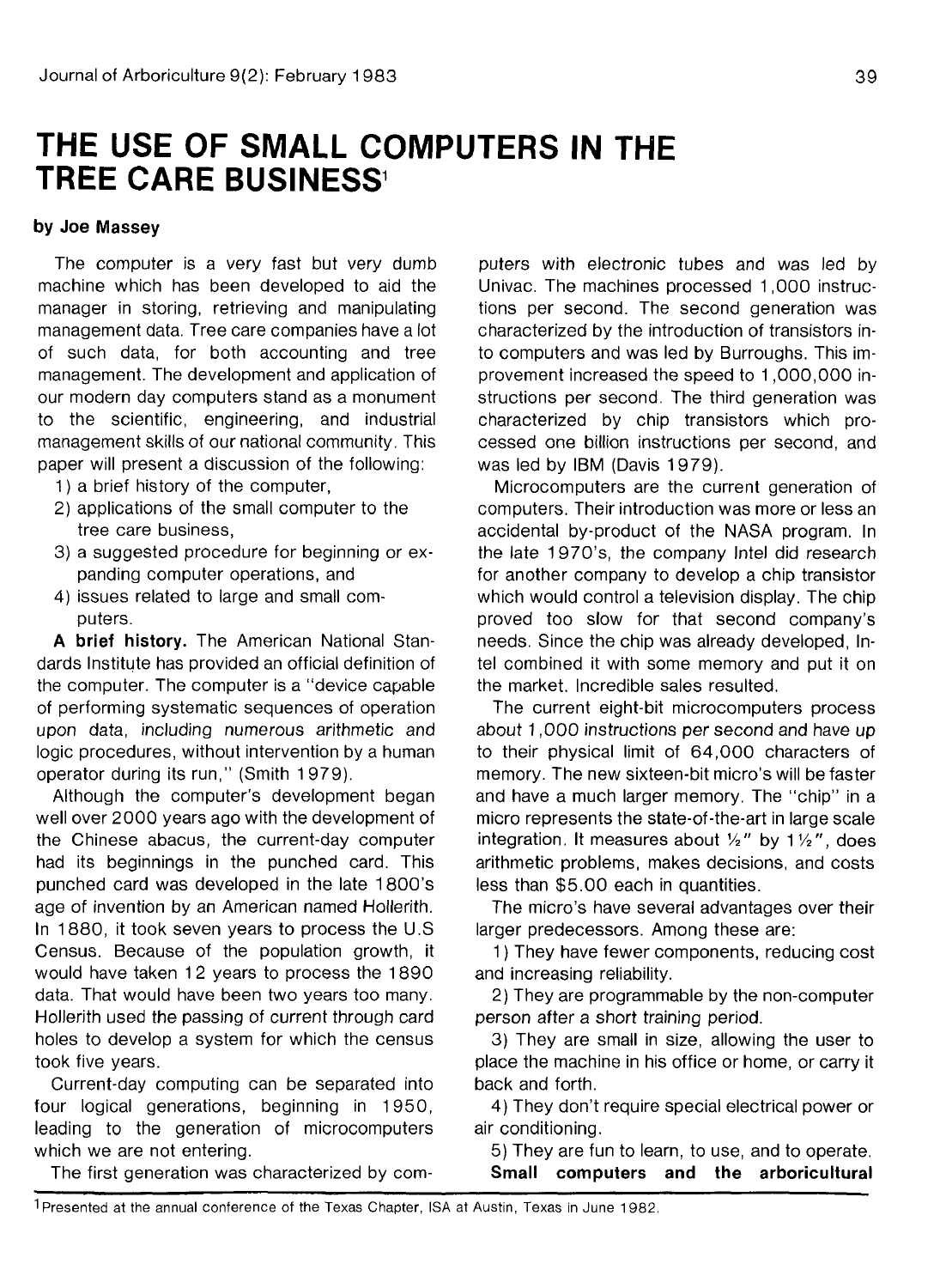**business.** In a recent survey, Vitelli found five reasons why his sample of small business firms in the Northeast were wary of both outside and inhouse computer usage (Smith 1979):

1) Lack of knowledge about computers. Firm owners were unfamiliar with the computer and the computer industry.

2) Ignorance of applications. Owners couldn't see how a computer would help their business.

3) Cost of computers. Owners indicated that computers cost more than their business could afford.

4) Resistance to change. Owners indicated that the change in the business conduct required by the computer would be unwelcome to the business.

5) Personnel requirements. Owners believed that they would need to hire computer specialists if they bought a computer.

These five concerns indicate that the typical small business manager needs more information about the machine and about how it can help him conduct his business. The next few paragraphs seek to introduce the manager to some concept related to these needs.

The computer system is made up of hardware and software. Hardware refers to the physical machine. This machine often costs less than \$15,000 and is made up of the following parts: the computer itself (a cost of about \$8,000), a printer about (\$2,500), a video display about (\$500), and a data storage medium about (\$2,000). By forfeiting some quality and speed, the manager can spend as little as \$5,000 on a system.

Software is a term which refers to the programs in a computer system which direct the machine to do specific jobs. Most microcomputer software is designed to be "user friendly," a term meaning that the manager with very little computer knowledge will be guided in the use of the program by the program itself. Software which can help the small forest-based firm include the following:

1) Informations systems. Programs exist which allow the user to store such items as customers, locations, and service needs in large computer files. The manager can have the computer search large files and select customers by location, by need, or by any attributes recorded in the file.

2) General ledger accounting, accounts payable, and accounts receivable.

3) Inventory control. One crucial goal of the small business is to maintain a small but adequate inventory of needed parts and materials. Software exists to help the manager control inventories and to aid in parts ordering.

4) Payroll software has been in existance the longest among business applications'. Such software, designed for small computers, automates wage disbursements and incorporates the costs into the accounting software.

5) Word processing is an absolute must for the small business computer application. Mailing lists, letters, and papers can all be stored on the computer's disk storage and retrieved, changed, and sorted at will. Most word processing software packages provide dictionaries to help check spelling.

Some of the software packages mentioned above can cost as little as \$300. Other packages cost more, depending on the business' specific needs.

**Purchasing a small computer.** There are many different types of small computers and software packages. Once the manager decides to begin using microcomputers, he or she is faced with a significant hardware and software selection problem. If a machine is purchased first without regard to software, the manager will face the even larger problem of selecting software which is compatible with the machine he or she bought and which satisfies the company's computing needs. The following three-step procedure is offered as a means for reducing the selection uncertainty and increasing the likelihood of satisfaction with the installed system.

First, identify and make a list of the accounting, payroll, word processing, and information problems in the company which seem to be appropriate for computer handling. Include the volume of processing currently being done for each item in the list.

Next, identify the software which will do the tasks on the list. Several approaches for doing this are suggested. Take the list to several vendors and let them suggest the most appropriate, costeffective software packages which they handle or